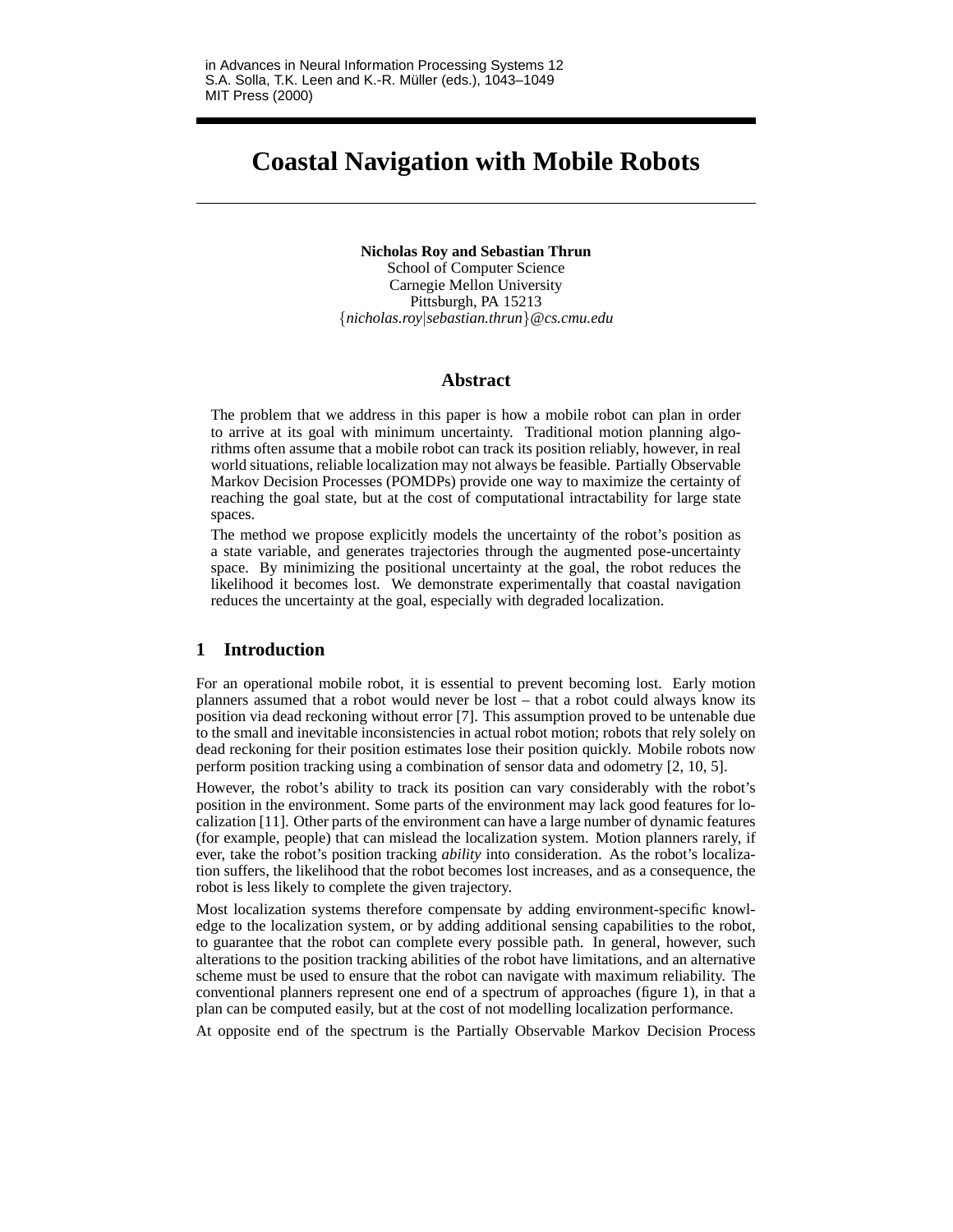

**Figure 1**: The continuum of possible approaches to the motion planning, from the robust but intractable POMDP, to the potentially failure-prone but real-time conventional planners. Coastal navigation lies in the middle of this spectrum.

(POMDP). POMDPs in a sense are the brass ring of planning with uncertainty; a POMDP policy will make exactly the right kind of compromise between conventional optimality considerations and certainty of achieving the goal state. Many people have examined the use of POMDPs for mobile robot navigation [5, 6, 8]. However, computing a POMDP solution is computationally intractable (PSPACE-hard) for large state systems – a mobile robot operating in the real world often has millions of possible states. As a result, many of the mobile robot POMDP solutions have made simplifying assumptions about the world in order to reduce the state space size. Many of these assumptions do not scale to larger environments or robots. In contrast, our hypothesis is that only a small number of the dimensions of the uncertainty matter, and that we can augment the state with these dimensions to approximate a solution to the POMDP.

The coastal navigation model developed in this paper represents a tradeoff between robust trajectories and computational tractability, and is inspired by traditional navigation of ships. Ships often use the coasts of continents for navigation in the absence of better tools such as GPS, since being close to the land allows sailors to determine with high accuracy where they are. The success of this method results from coast lines containing enough information in their structure for accurate localization. By navigating sufficiently close to areas of the map that have high information content, the likelihood of getting lost can be minimized.

## **2 Modelling Uncertainty**

The problem that we address in this paper is how a mobile robot can plan in order to arrive at its goal with minimum uncertainty. Throughout this discussion, we will be assuming a known map of the environment [9]. The position,  $x$ , of the robot is given as the location  $(x, y)$  and direction  $\theta$ , defined over a space  $\mathbf{X} = (X, Y, \Theta)$ . Our localization method is a grid-based implementation of Markov localization [3, 5]. This method represents the robot's belief in its current position using a 3-dimensional grid over  $X = (X, Y, \Theta)$ , which allows for a discrete approximation of arbitrary probability distributions. The probability that the robot has a particular pose x is given by the probability  $p(x)$ .

**State Augmentation** We can extend the state of the robot from the 3-dimensional pose space to an augmented pose-uncertainty space. We can represent the uncertainty of the robot's positional distribution as the entropy,

$$
H(P_{\mathbf{X}}) = -\int_{\mathbf{X}} p(\mathbf{x}) \log(p(\mathbf{x})) d\mathbf{x}
$$
 (1)

We therefore represent the state space of the robot as the tuple

$$
\begin{array}{rcl} \mathbf{S} & = & \langle x, y, \theta, H(x, y, \theta) \rangle \\ & = & \langle \mathbf{x}, H(\mathbf{x}) \rangle \end{array}
$$

**State Transitions** In order to construct a plan between two points in the environment, we need to be able to represent the effect of the robot's sensing and moving actions. The implementation of Markov localization provides the following equations for the tracking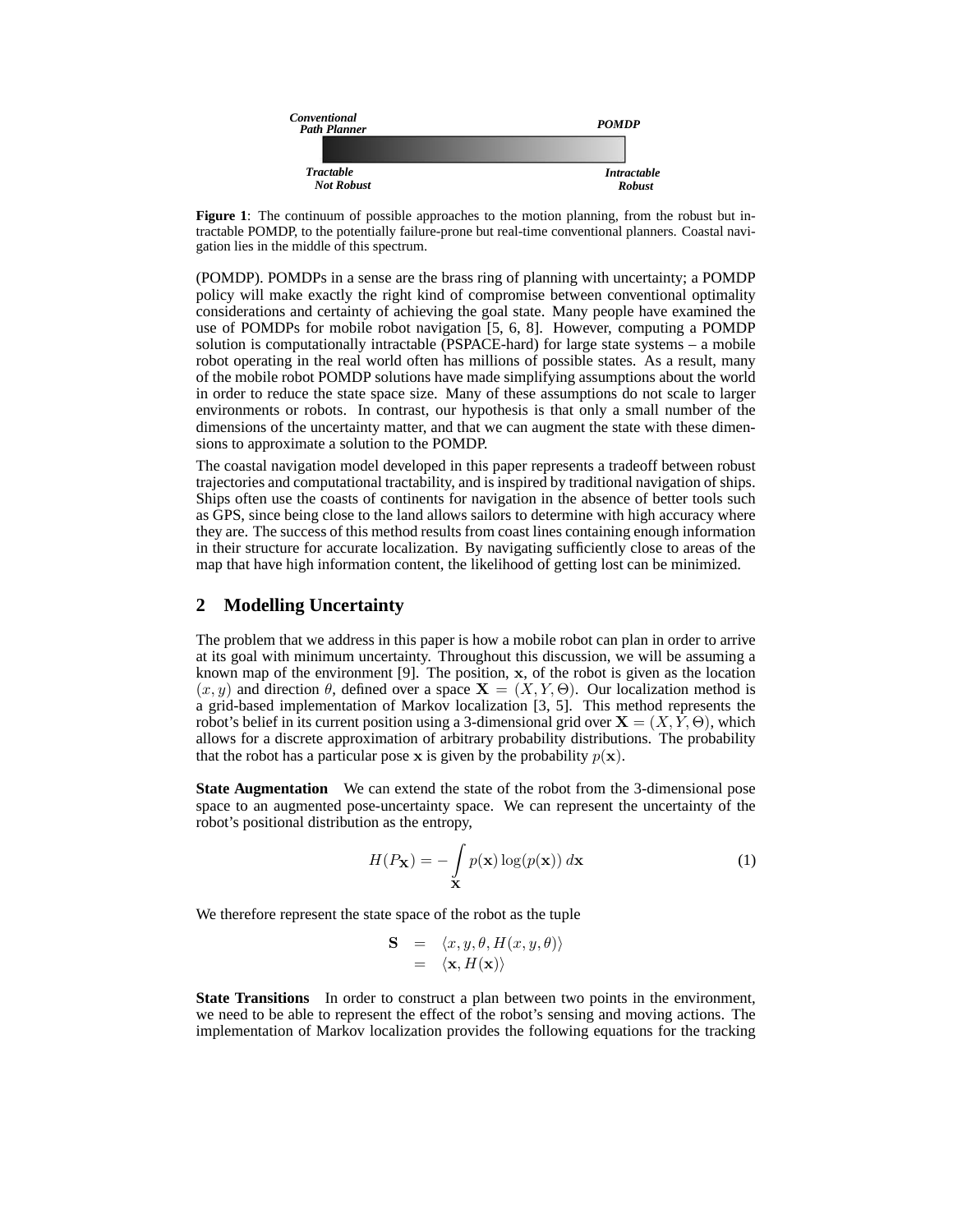the robot's pose from  $x$  to  $x'$ :

$$
p(\mathbf{x}'|u) = \int_{\mathbf{X}} p(\mathbf{x}'|\mathbf{x}, u)p(\mathbf{x})d\mathbf{x}
$$
 (2)

$$
p(\mathbf{x}'|\mathbf{z}) = \alpha p(\mathbf{z}|\mathbf{x})p(\mathbf{x}) \tag{3}
$$

These equations are taken from [3, 12], where equation (2) gives the prediction phase of localization (after motion  $u$ ), and equation (3) gives the update phase of localization (after receiving observation z).  $\alpha$  is a normalizing constant. We extend these equations to the fourth dimension as follows:

$$
p(\mathbf{s}|u) = \langle p(\mathbf{x}|u), H(p(\mathbf{x}|u)) \rangle \tag{4}
$$

$$
p(\mathbf{s}|\mathbf{z}) = \langle p(\mathbf{x}|\mathbf{z}), H(p(\mathbf{x}|\mathbf{z})) \rangle \tag{5}
$$

#### **3 Planning**

Equations (4) and (5) provide a mechanism for tracking the robot's state, and in fact contain redundant information, since the extra state variable  $H(\mathbf{x})$  is also contained in the probability distribution  $p(x)$ . However, in order to make the planning problem tractable, we cannot in fact maintain the probabilistic sensing model. To do so would put the planning problem firmly in the domain of POMDPs, with the associated computational intractability. Instead, we make a simplifying assumption, that is, that the positional probability distribution of the robot can be represented at all times by a Gaussian centered at the mean x. This allows us to approximate the positional distribution with a single statistic, the entropy. In POMDP terms, we using the assumption of Gaussian distributions to compress the belief space to a single dimension. We can now represent the positional probability distribution completely with the vector s, since the width of the Gaussian is represented by the entropy  $H(\mathbf{x})$ .

More importantly, the simplifying assumption allows us to track the state of the robot deterministically. Although the state transitions are stochastic (as in equation (4)), the observations are not. At any point in time, the sensors identify the true state of the system, with some certainty given by  $H(p(\mathbf{x}|\mathbf{z}))$ . This allows us to compress the state transitions into a single rule:

$$
p(\mathbf{s}|u) = \langle p(\mathbf{x}|u), H(p(\mathbf{x}|u, \mathbf{z})) \rangle \tag{6}
$$

The final position of the robot depends only on the motion command  $u$  and can be identified by sensing z. However, the uncertainty of the pose,  $H(p(\mathbf{x}|u, \mathbf{z}))$ , is a function not only of the motion command but also the sensing. The simplifying assumption of Gaussian models is in general untenable for localization; however, we shall see that this assumption is sufficient for the purpose of motion planning.

One final modification must be made to the state transition rule. In a perfect world, it would be possible to predict exactly what observation would be made. However, it is exactly the stochastic and noisy nature of real sensors that generates planning difficulty, yet the update rule (6) assumes that it is possible to predict measurement z at pose x. Deterministic prediction is not possible; however, it is possible to compute probabilities for sensor measurements, and thus generate an *expected value* for the entropy based on the probability distribution of observations Z, which leads to the final state transition rule:

$$
p(\mathbf{s}|u) = \langle p(\mathbf{x}|u), E_{\mathbf{Z}}[H(p(\mathbf{x}|u,\mathbf{z}))] \rangle \tag{7}
$$

where  $E_{\mathbf{Z}}[H(p(\mathbf{x}|u, \mathbf{z}))]$  represents the expected value of the entropy of the pose distribution over the space of possible sensor measurements.

With the transition rule in equation (7), we can now compute the transition probabilities for any particular state using a model of the robot's motion, a model of the robot's sensor and a map of the environment. The probability  $p(x|u)$  is given by a model of the robot's motion, and can be easily precomputed for each action u. The expectation term  $E_{\mathbf{Z}}[H]$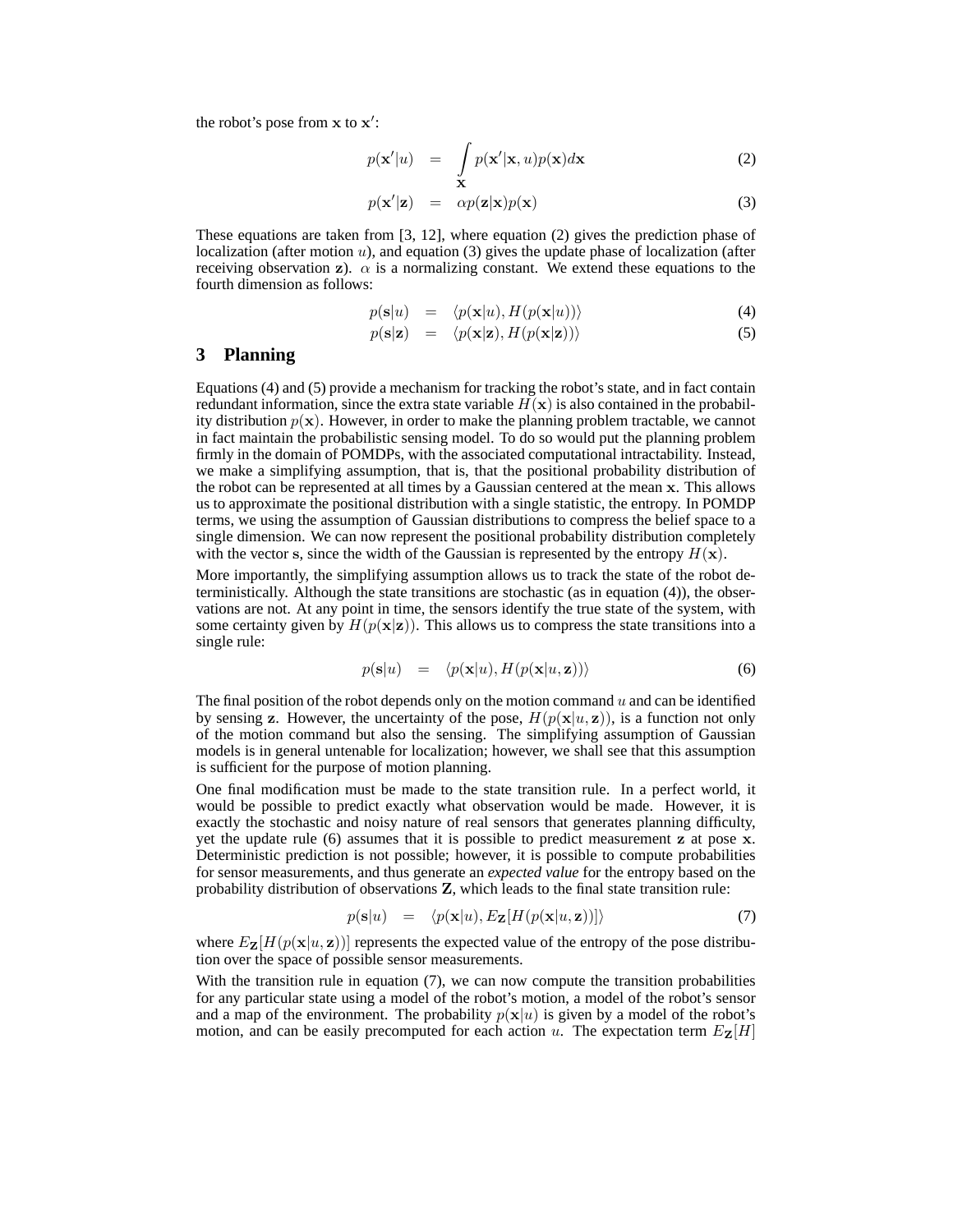can also be precomputed for each possible state s. The precomputation of these transition probabilities is very time-intensive, because it requires simulating sensing at each state in the environment, and then computing the posterior distribution. However, as the precomputation is a one-time operation for the environment and robot, planning itself can be an online operation and is (in the limit) unaffected by the speed of computing the transition probabilities.

### **3.1 Computing Trajectories**

With the state update rule given in equation (7), we can now compute the optimal trajectory to a particular goal. We would in fact like to compute not just the optimal trajectory from the current robot position, but the optimal action from any position in the world. If the robot should deviate from the expected trajectory for any reason (such as error in the motion, or due to low-level control constraints), interests of efficiency suggest precomputing actions for continuing to the goal, rather than continually replanning as these contingencies arise. Note that the motion planning problem as we have now phrased it can be viewed as the problem of computing the optimal policy for a given problem. The Markovian, stochastic nature of the transitions, coupled with the need to compute the optimal policy for all states, suggests a value iteration approach.

Value iteration attempts to find the policy that maximizes the long-term reward [1, 4]. The problem becomes one of finding the value function,  $J(s)$  which assigns a value to each state. The optimal action at each state can then be easily computed by determining the expected value of each action at each state, from the neighboring values. We use a modified form of Bellman's equations to give the value of state  $J(s)$  and policy as

$$
J(\mathbf{s}_i) = \max_u [R(\mathbf{s}_i) + C(\mathbf{s}, u) + \sum_{j=1}^N p(\mathbf{s}_j | \mathbf{s}_i, u) \cdot J(\mathbf{s}_j)] \tag{8}
$$

$$
\pi(\mathbf{s}_i) = \operatorname*{argmax}_{u} [R(\mathbf{s}_i) + C(\mathbf{s}, u) + \sum_{j=1}^{N} p(\mathbf{s}_j | \mathbf{s}_i, u) \cdot J(\mathbf{s}_j)] \tag{9}
$$

By iterating equation (8), the value function iteratively settles to a converged value over all states. Iteration stops when no state value changes above some threshold value.

In the above equations,  $R(s_i)$  is the immediate reward at state  $si, p(s_j | s_i, u)$  is the transition probability from state  $\mathbf{s}_i$  to state  $\mathbf{s}_j$ , and  $C(\mathbf{s}, u)$  is the cost of taking action  $u$  at state  $\mathbf{s}$ . Note that the form of the equations is undiscounted in the traditional sense, however, the additive cost term plays a similar role in that the system is penalized for policies that take longer trajectories. The cost in general is simply the distance of one step in the given direction  $u$ , although the cost of travel close to obstacles is higher, in order to create a safety margin around obstacles. The cost of an action that would cause a collision is infinite, preventing such actions from being used.

The immediate reward is localized only at the goal pose. However, the goal pose has a range of possible values for the uncertainty, creating a set of goal states,  $\mathcal{G}$ . In order to reward policies that arrive at a goal state with a lower uncertainty, the reward is scaled linearly with goal state uncertainty.

$$
R(\mathbf{x}_i) = \begin{cases} \tau - H(\mathbf{s}) & \mathbf{s} \in \mathcal{G} \\ 0 & \text{otherwise} \end{cases}
$$
 (10)

By implementing the value iteration given in the equations (8) and (9) in a dynamic program, we can compute the value function in  $\mathcal{O}(nk_{crit})$  where n is the number of states in the environment (*number* of *positions*  $\times$  *number* of *entropy levels*) and  $k_{crit}$  is the number of iterations to convergence. With the value function computed, we can generate the optimal action for any state in  $\mathcal{O}(a)$  time, where a is the number of actions out of each state.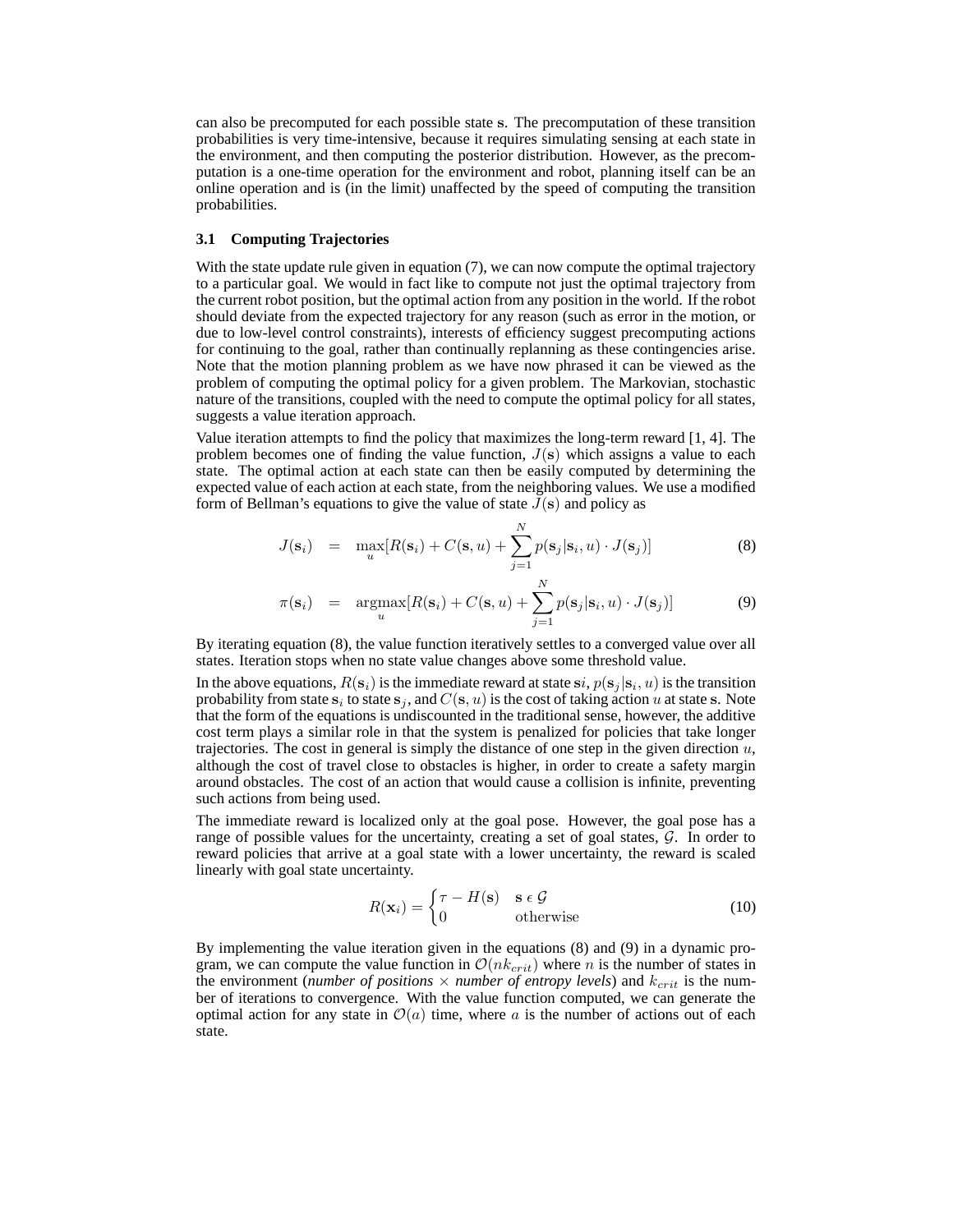# **4 Experimental Results**

Figure 2 shows the mobile robot, Minerva, used for this research. Minerva is a RWI B-18, and senses using a  $360^\circ$  field of view laser range finder at  $1^\circ$  increments.



**Figure 2**: Minerva, the B-18 mobile robot used for this research, and an example environment map, the Smithsonian National Museum of American History. The black areas are the walls and obstacles. Note the large sparse areas in the center of the environment.

Also shown in figure 2 is an example environment,the Smithsonian National Museum of American History. Minerva was used to generate this map, and operated as a tour-guide in the museum for two weeks in the summer of 1998. This museum has many of the features that make localization difficult – large open spaces, and many dynamic obstacles (people) that can mislead the sensors.



**Figure 3**: Two examples in the museum environment. The left trajectory is given by a conventional, shortest-path planner. The middle trajectory is given by the coastal navigation planner. The black areas correspond to obstacles, the dark grey areas correspond to regions where sensor information is available, the light grey areas to regions where no sensor information is available.

Figure 3 shows the effect of different planners in the sample environment. Panel (a) shows the trajectory of a conventional, shortest distance planner. Note that the robot moves di-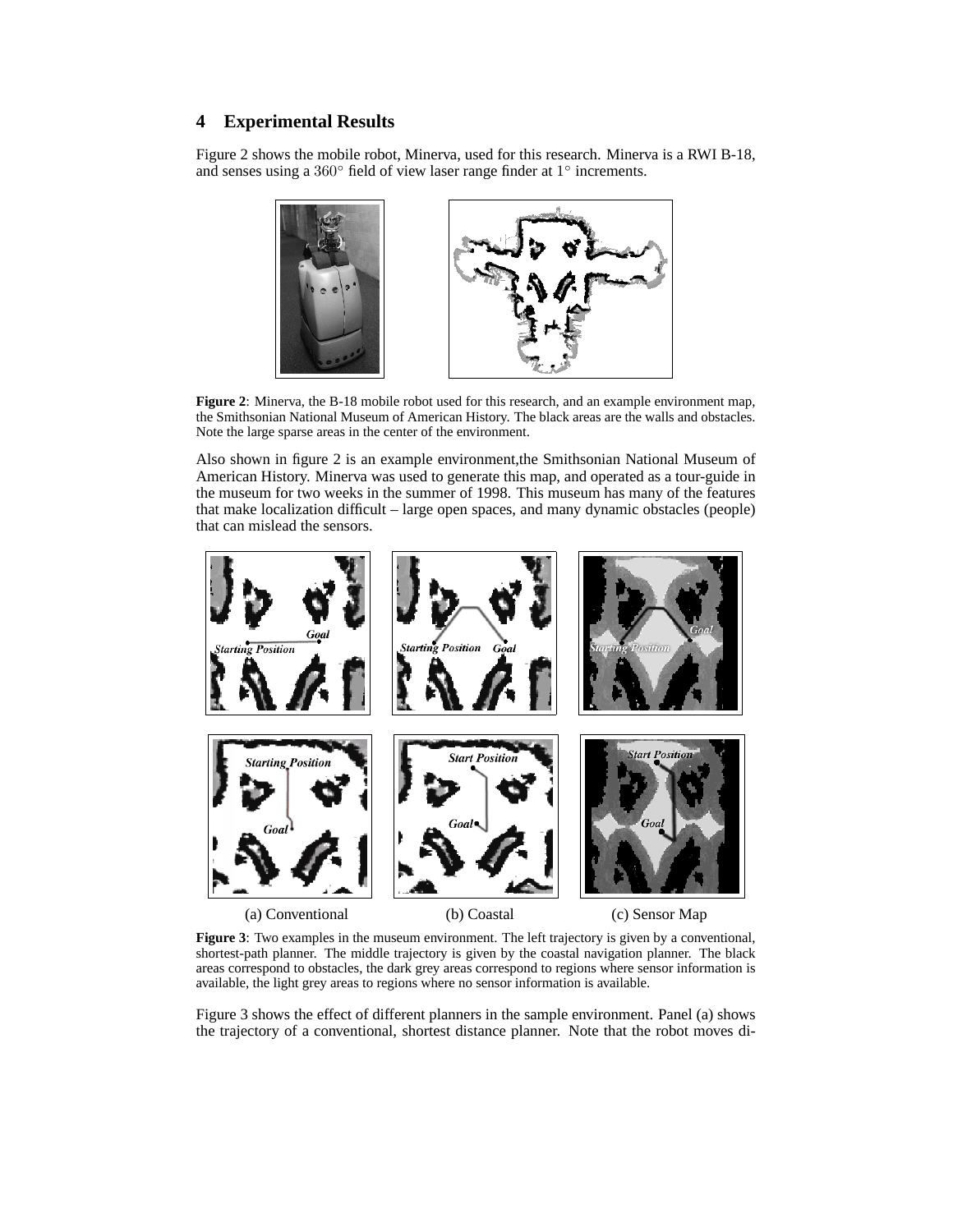rectly towards the goal. Panel (b) shows the trajectory given by the coastal planner. In both examples, the robot moves towards an obstacle, and relocalizes once it is in sensor range of the obstacle, before moving towards the goal. These periodic relocalizations are essential for the robot to arrive at the goal with minimum positional uncertainty, and maximum reliability. Panel (c) shows the sensor map of the environment. The black areas show obstacles and walls, and the light grey areas are where no information is available to the sensors, because all environmental features are outside the range of the sensors. The dark grey areas indicate areas where the information gain from the sensors is *not* zero; the darker grey the area, the better the information gain from the sensors.



**Figure 4**: The performance of the coastal navigation algorithm compared to the coastal motion planner. The graph depicts the entropy of the position probability distribution against the range of the laser sensor. Note that the coastal navigation dramatically improves the certainty of the goal position with shorter range laser sensing.

Figure 4 is a comparison of the average positional certainty (computed as entropy of the positional probability) of the robot at its goal position, compared to the range of the laser range sensor. As the range of the laser range gets shorter, the robot can see fewer and fewer environmental features – this is essentially a way of reducing the ability of the robot to localize itself. The upper line is the performance of a conventional shortest-distance path planner, and the lower line is the coastal planner. The coastal planner has a lower uncertainty for all ranges of the laser sensor, and is substantially lower at shorter ranges, confirming that the coastal navigation has the most effect when the localization is worst.

## **5 Conclusion**

In this paper, we have described a particular problem of motion planning – how to guarantee that a mobile robot can reach its goal with maximum reliability. Conventional motion planners do not typically plan according to the ability of the localization unit in different areas of the environment, and thus make no claims about the robustness of the generated trajectory. In contrast, POMDPs provide the correct solution to the problem of robust trajectories, however, computing the solution to a POMDP is intractable for the size of the state space for typical mobile robot environments.

We propose a motion planner with an augmented state space that represents positional uncertainty explicitly as an extra dimension. The motion planner then plans through poseuncertainty space, to arrive at the goal pose with the lowest possible uncertainty. This can be seen to be an approximation to a POMDP where the multi-dimensional belief space is represented as a subset of statistics, in this case the entropy of the belief space.

We have shown some experimental comparisons with a conventional motion planner. Not only did the coastal navigation generated trajectories that provided substantial improvement of the positional certainty at the goal compared to the conventional planner, but the improvement became more pronounced as the localization was degraded.